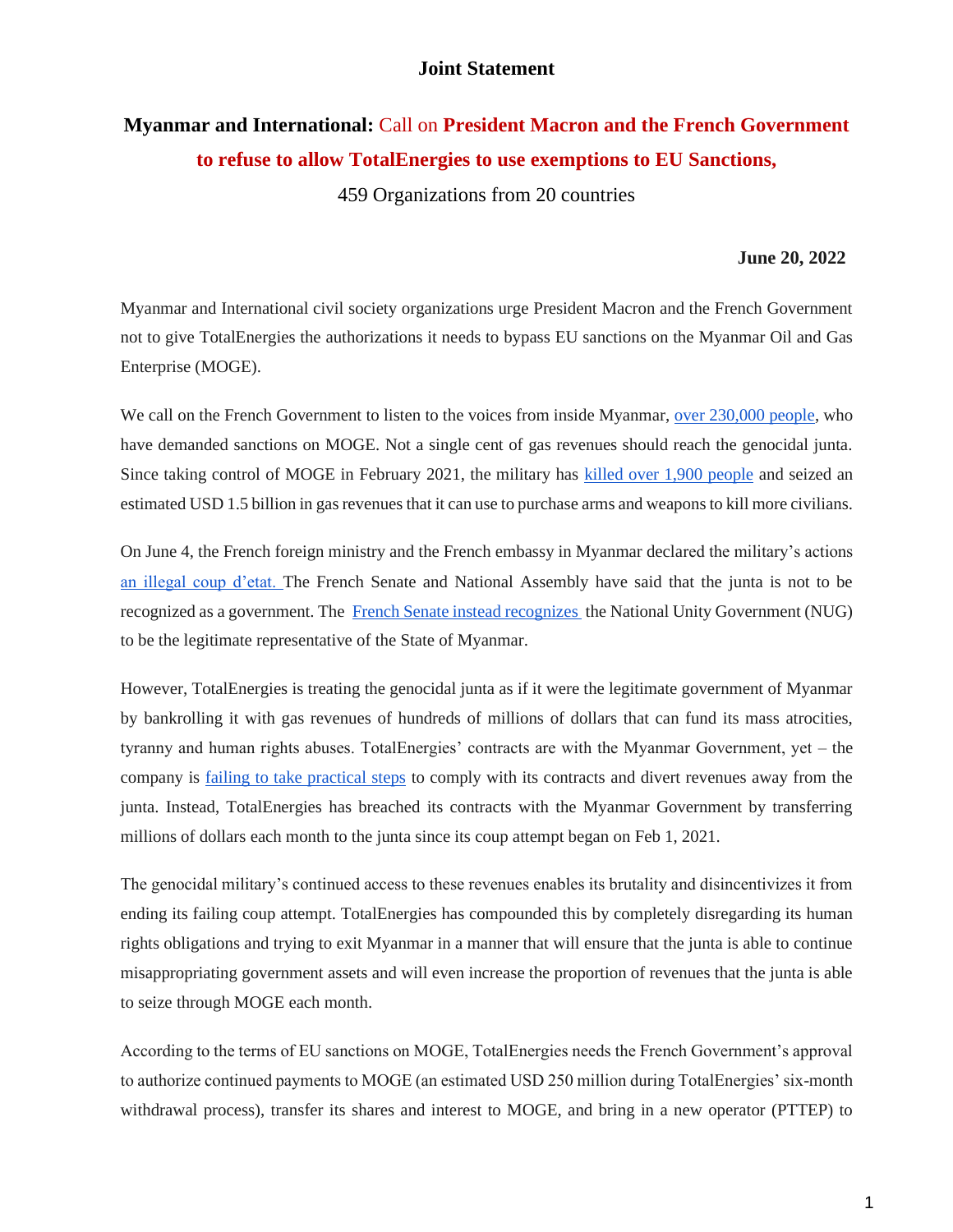continue the looting of gas revenues once TotalEnergies exits. In other words, **the French government has the ability to stop TotalEnergies from allowing further gas revenues from reaching the criminal junta.**

### **We urge President Macron and the French Government**

- **1.** To prevent millions of dollars of gas revenues reaching the Myanmar military criminal junta **by refusing to authorize TotalEnergies' use of exemptions to EU sanctions.**
- 2. It is imperative that the French government continues to support the Myanmar people's efforts to end the brutal military dictatorship and build a federal democracy and stop TotalEnergies from funding genocidaires.

President Macron must listen to his own lawmakers and officials and stop capitulating to a corporation that has demonstrated a willingness to disregard the Myanmar people and fund a military junta that is actively engaging in genocide and crimes against humanity.

#### **Contact for more information**

|                   | Blood Money Campaign - bloodmoneycampaign21@gmail.com    |
|-------------------|----------------------------------------------------------|
|                   | Free Rohingya Coalition - info@freerohingyacoalition.org |
| Progressive Voice | <u>info@progressive-voice.org</u>                        |

The following 459 Myanmar, regional & international organizations, including Civil Society Organizations, Community Based Organizations, Human Rights Organizations, Humanitarian & Charity Organizations, Non-Governmental Organizations, Strike Committees, Unions and Anonymous Civil Society Organizations endorsed from 20 countries.

# **Endorsed Organizations**

### ❖ **Australia**

1. Publish What You Pay (Australia)

# ❖ **Canada**

- 1. Burmese Canadian Network
- 2. Myanmar Emergency Fund (Canada) MEF Canada
- 3. Myanmar Student Association Ontario

# ❖ **Czech Republic**

- 1. Educational Initiatives Prague
- 2. Transparency International Czech Republic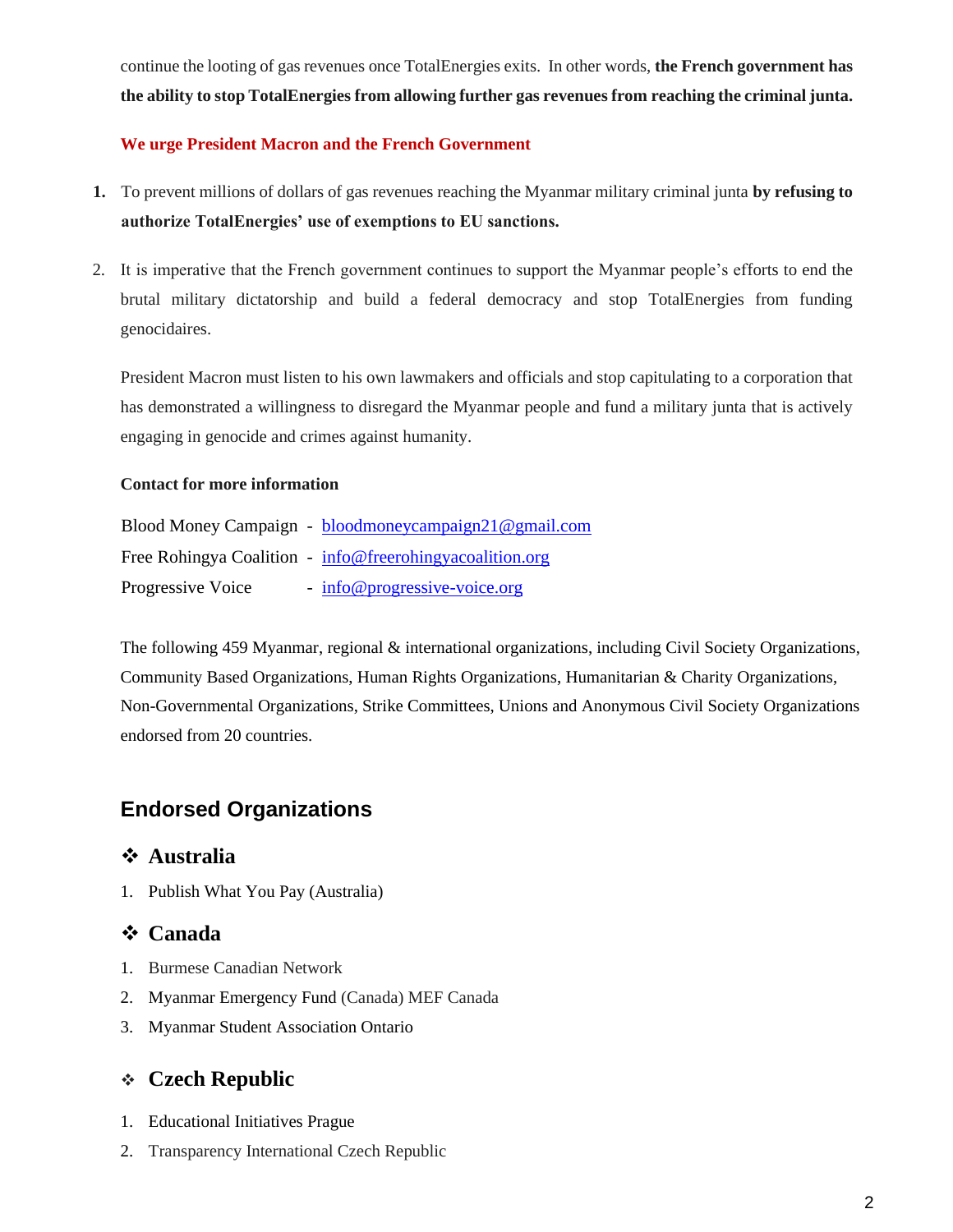## ❖ **France**

- 1. Burmese Community in France
- 2. Doh Atu Ensemble pour le Myanmar
- 3. Info Birmanie

## ❖ **Germany**

- 1. Citizens Summons
- 2. FAU (International Committee)
- 3. Free Rohingya Coalition

# ❖ **Global**

- 1. Global Movement for Myanmar Democracy (GM4MD)
- 2. MilkTeaAlliance Calendar Team
- 3. MilkTeaAlliance Friends of Myanmar
- 4. Sisters 2 Sisters

## ❖ **India**

- 1. CRPH/NUG Support Group India
- 2. Forum for IT-ITES Employees (FITE)
- 3. India For Myanmar
- 4. Myanmar CDM Association

# ❖ **Ireland**

- 1. CRPH & NUG supporters Ireland
- 2. CRPH funding Ireland
- 3. Myanmar people from Ireland
- 4. Ah Nah podcast- conversation with Myanmar

## ❖ **Japan**

- 1. Association of United Nationality in Japan (AUN)
- 2. Burma Refugee Saving Association (B.R.S.A)
- 3. Chin Community of Japan (CCJ)
- 4. Chin Youth Organization of Japan (CYO-JP)
- 5.  $Color( \rho \geq 5)$
- 6. Dawei Youths in Japan (DYJ)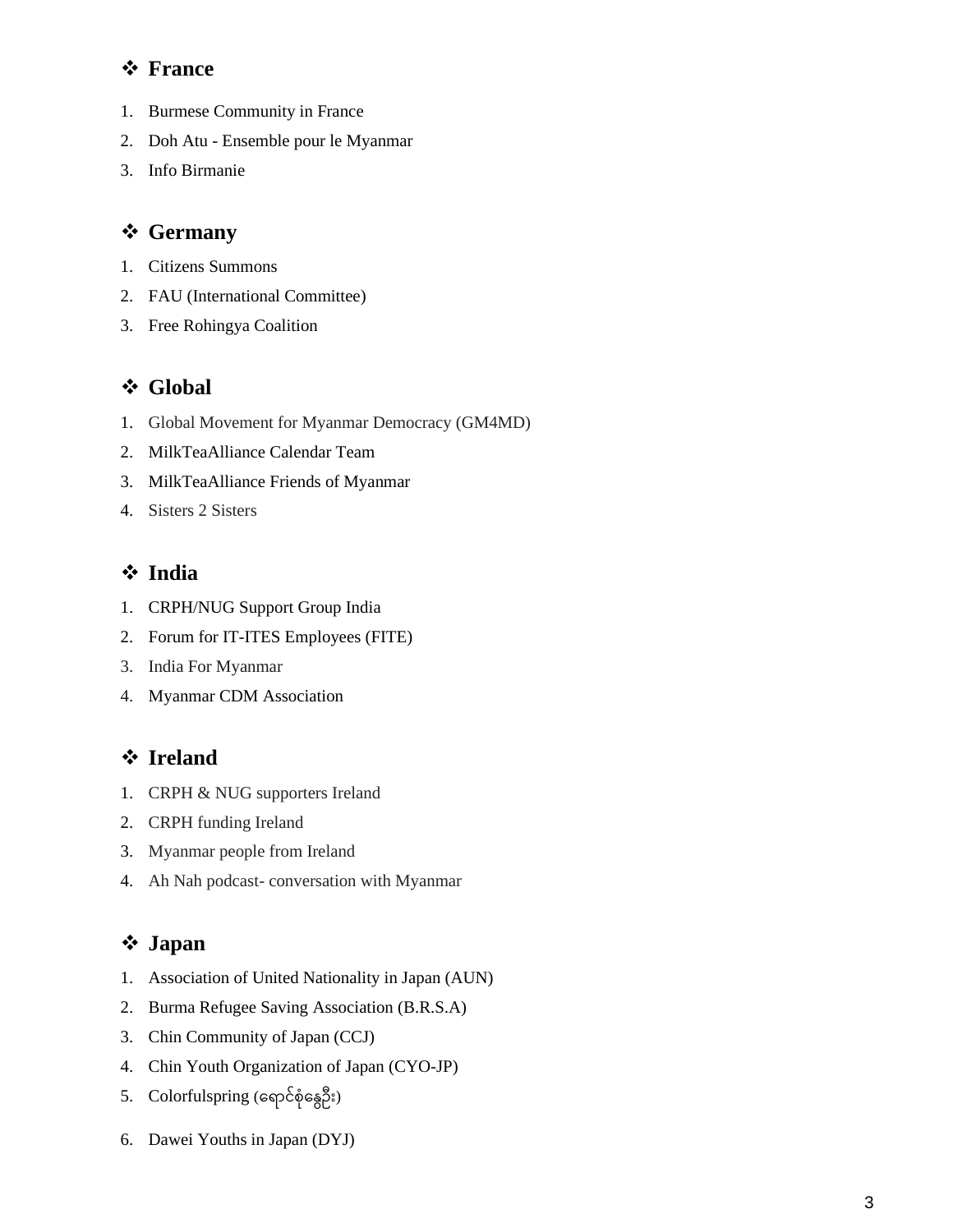- 7. Dragon Dawn
- 8. Federation of Worker's Union of Burmese Citizens in Japan (FWUBC)
- 9. GenY For Revolution Japan
- 10. Global Myanmar Spring Revolution (Japan)
- 11. Hope For Youth -Kyushu Japan
- 12. International Society of Myanmar Scholars and Professionals (Japan)
- 13. Japan Myanmar Future Creative Association (JMFCA)
- 14. Kachin Affairs Organization -Japan (KAO (Japan)
- 15. Kansai Group Japan
- 16. Karen National League Japan-KNL
- 17. Karenni National Society (KNS)Japan
- 18. KnowUsMoreMyanmar (KUM)
- 19. Kobe Myanmar Community (KMC)
- 20. League For Democracy in Burma (L.D.B Japan)
- 21. MASBO-Myanmar Active Students & Businesspeople Organization
- 22. Mon Youth For Federal Democracy (MYFD)
- 23. Myanmar Development Support Group (MDSG)
- 24. Myanmar Nationalities' Support Organization JP (MNSO)
- 25. Myanmar Spring Revolution Japan (MSRJ)
- 26. Myanmar Tozan Club (MTC)
- 27. Myanmar Youth and Student Association, Japan (MYSA)
- 28. Myanmar's Youth Association Hokkaido (MYAH)
- 29. Okinawa Myanmar Association (OMA)
- 30. Palaung National Society Japan, PNS-Japan
- 31. People's Hope Spring Revolution (PHSR)
- 32. Punnyakari Mon National Society Japan,PMNS-Japan
- 33. Revolution Tokyo Myanmar (RTM)
- 34. Shan Community in Japan (SCJ)
- 35. ShizuYouth For Myanmar
- 36. Sone See Yar (Volunteer Group)
- 37. Spring Revolution Restaurant
- 38. Tai Youths Network Japan (TYNJ)
- 39. Try Together At Japan (TTAJ)
- 40. Union of Myanmar Citizen Association Japan
- 41. Voice For Justice
- 42. We Are One Saga MOSA
- 43. We for All
- 44. We Support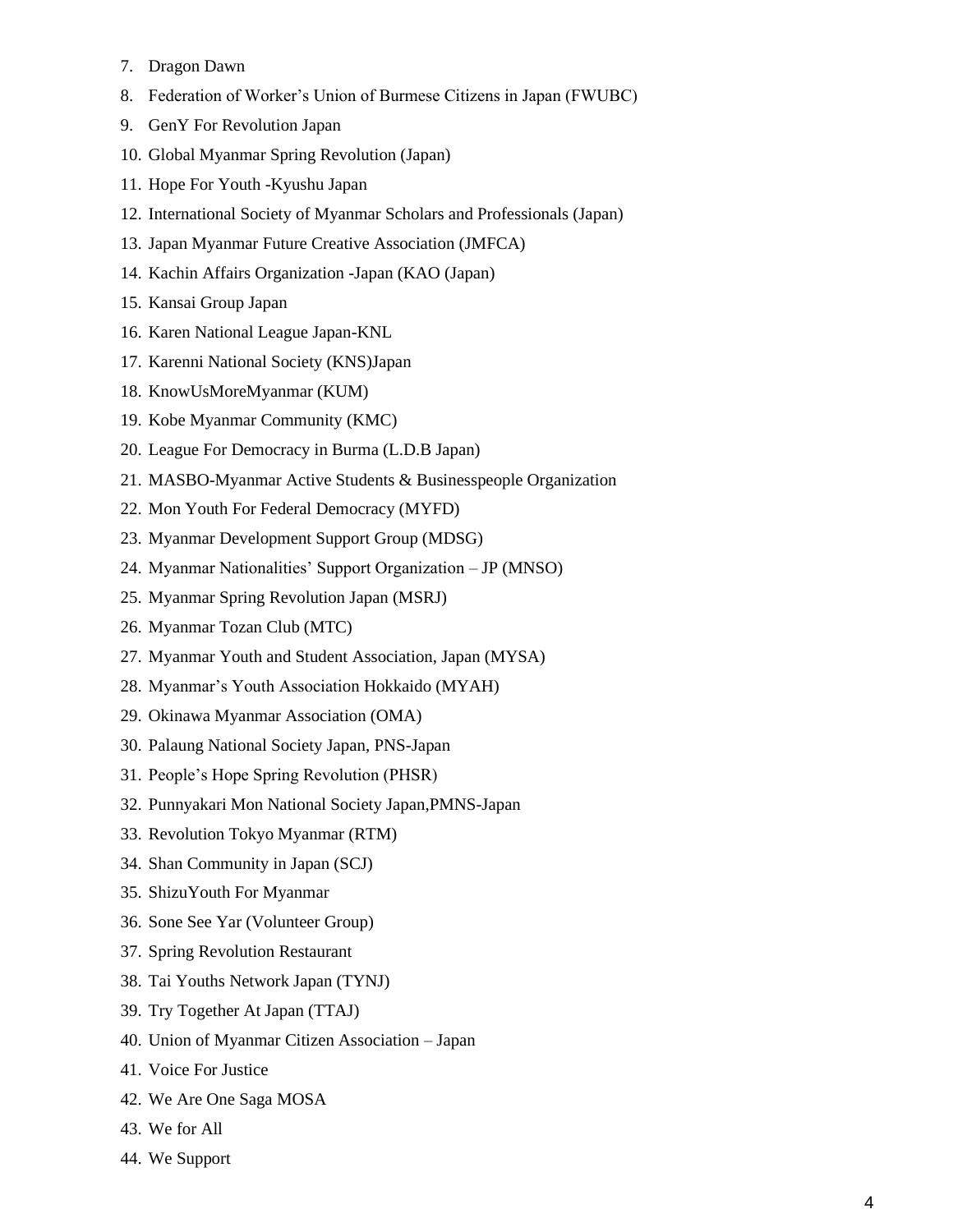- 45. Yaw Funding Japan
- 46. Yokohama Pamphlet Campaign Myanmar
- 47. ဂျပန်ပြည်မှ တွဲလက်များ

# 48. 一般社団法人 ミャンマーグローバル支援財団 **(MGSF)**

## ❖ **Malaysia**

- 1. We Love Motherland-MM
- 2. Myanmar Ethnic Rohingya Human Rights Organization in Malaysia (MERHROM)

### ❖ **Myanmar**

- 1. "Do" farmer Organization
- 2. 7 Stars
- 3. 88 Generation Peace & Open Society
- 4. 8888 New Generation (Mohnyin)
- 5. Action Committee for Democracy Development (ACDD)
- 6. Action For Dignity &Development (ADD)
- 7. Ah. La. Ka (12) Hta Khwe. Primary Education Student Union
- 8. All Arakan Students' and Youths' Congress (AASYC)
- 9. All Burma Federation Trade Unions (ABFTU)
- 10. All Religions Strike Column
- 11. All Sagaing Township Basic Education Students' Union
- 12. All Schools of Aungmyaythazan Township Strike Group
- 13. Alternative Solutions for Rural Communities (ASORCOM)
- 14. Asia Myanmar Research Institute (AMRI)
- 15. Aung Myay Thar Zan Education Schools Strike Column)
- 16. Aung Myay Tharzan Basic Education Students' Union-ABFSU
- 17. Aung Pin Lae Main Strike Column
- 18. Ayeyarwaddy Youths' Union (AYU)
- 19. Bago Basic Education Students' Union
- 20. Bank Trade Unions Federation of Myanmar- BTUFM
- 21. BEHS-1,Hpa-An Basic Education Students' Union
- 22. BEHS-1,Mandalay Basic Education Students' Union-ABFSU
- 23. BEHS-11, Aungmyethazan Basic Education Students' Union-ABFSU
- 24. BEHS-24,Mahaaungmyay Basic Education Students' Union-ABFSU
- 25. BEHS-4,Mandalay Basic Education Students' Union-ABFSU
- 26. BEHS-8, Aungmyethazan Basic Education Students' Union-ABFSU
- 27. Blood Money Campaign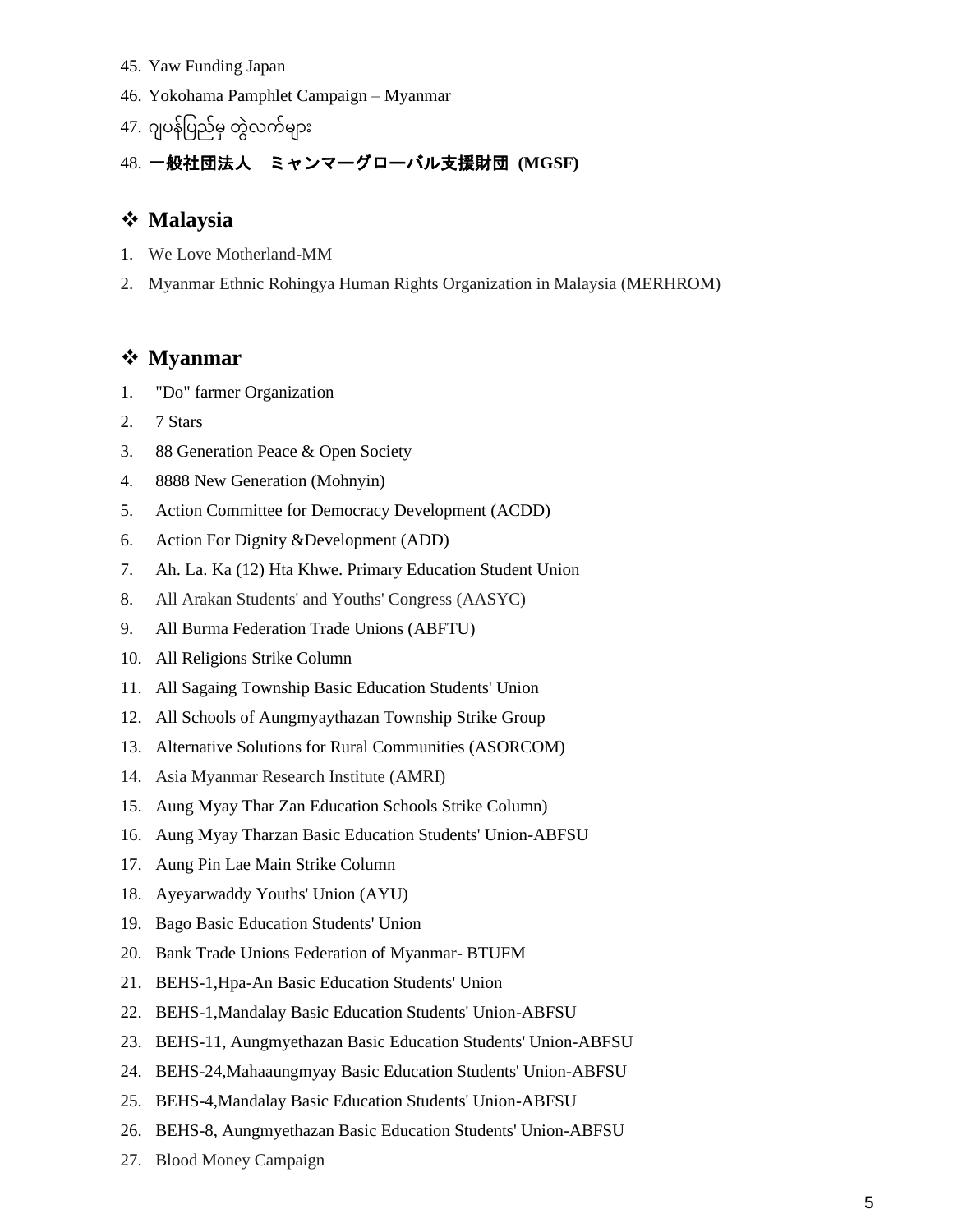- 28. Board of Education Palaw
- 29. Burma Refugee serving association
- 30. CDM Board of Pauk-Khaung Township
- 31. CDM Support Team Mandalay (CSTM)
- 32. Chan Mya Thar Si Township People Strike Column
- 33. Chanayetharsan Basic Education Students' Union
- 34. Chanmyathazi Township People Strike
- 35. Chin Youth Organization (Matupi)
- 36. Coalition of Mandalay Engineers
- 37. Computer University (Mandalay) Student Union
- 38. Cooperative University Student Strike Column
- 39. Daik-U Basic Education Students' Union
- 40. Daung Sit Thi
- 41. Dawei Basic Education Students' Union
- 42. Dawei Development Association
- 43. Dawei Youth's Revolutionary Movement Strike Committee
- 44. Dawna Tenasserim IDPs Supply Force
- 45. Democracy, Peace and Women's Organization-DPW
- 46. Democratic Youth Council
- 47. Demoso Basic Education Students' Union
- 48. EAR Enemy Air Route Channel
- 49. Education Family (Anti Fascists Education Strike Columns Coordination Committee)
- 50. Ethnic Youths General Strike Committee (Mandalay)
- 51. Family Private School Basic Education Students' Union-ABFSU
- 52. Federation of General Workers Myanmar (FGWM)
- 53. Future Thanlwin
- 54. General Strike Committee of Nationalities (GSCN)
- 55. Golden Heart Organization
- 56. Grassroots People
- 57. Hinthada Basic Education Students' Union-ABFSU
- 58. Hinthada University Distance Students' Organization
- 59. HKASHI
- 60. Hlaing Thar Yar Basic Education Students' Union
- 61. Hopin Basic Education Students' Union
- 62. Human Right Education Network
- 63. Human Rights Foundation of Monland
- 64. Inter-Faith Strike Column
- 65. Interfaith Youth Coalition on Aids in Myanmar (IYCA-Myanmar)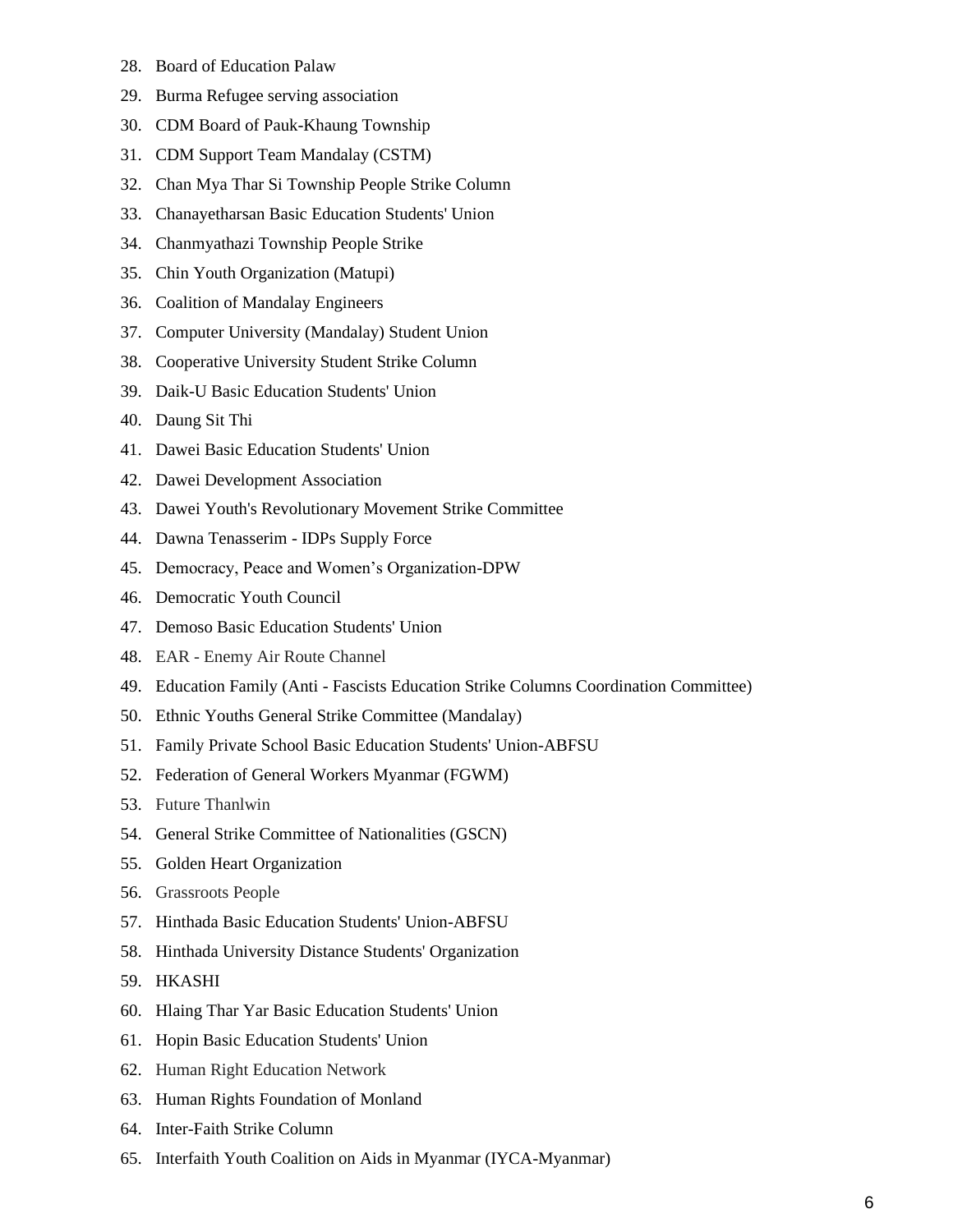- 66. Justice For Myanmar
- 67. Kachin Human Rights Watch KHRW
- 68. Kanbung Youth (Matupi)
- 69. Kanpetlet Land Development Organization
- 70. Karen Human Rights Group
- 71. Karenni State Consultative Council KSCC
- 72. Katha Basic Education Students' Union
- 73. Kayan Internally Displacement Supervising Committee (KIDSC)
- 74. Keng Tung Youth
- 75. Khanthar Farmers Network
- 76. Khumzup Local Development Committee
- 77. Kyaikhto Basic Education Students' Union KBESU
- 78. Kyaikhto Students' Union KSU
- 79. Kyaukse Basic Education Students' Union
- 80. Kyauktada Strike Committee (KSC)
- 81. Labor Union Federation
- 82. Labutta Basic Education Students' Union-ABFSU
- 83. Langkho Basic Education Students' Union
- 84. Lashio Basic Education Students' Union
- 85. Launglon Basic Education Students' Union
- 86. League of Labour Union
- 87. Letpadan Basic Education Students' Union-ABFSU
- 88. LGBTIQ Strike Column
- 89. Maha Aung Myay Township People Collective Strike Column
- 90. Mandalar College Students Strike
- 91. Mandalar University Student Strike Column
- 92. Mandalar University Student Union
- 93. Mandalay Alliance Strike Collective Column
- 94. Mandalay Based People Strike Column
- 95. Mandalay Civil Society Organizations
- 96. Mandalay Computer University Student Union
- 97. Mandalay Engineer Group
- 98. Mandalay Engineer United Force
- 99. Mandalay Kachin Youth (MKY)
- 100. Mandalay People Strike
- 101. Mandalay Poets' Union
- 102. Mandalay Private University Student Union (MPUSU)
- 103. Mandalay Technical University Student Union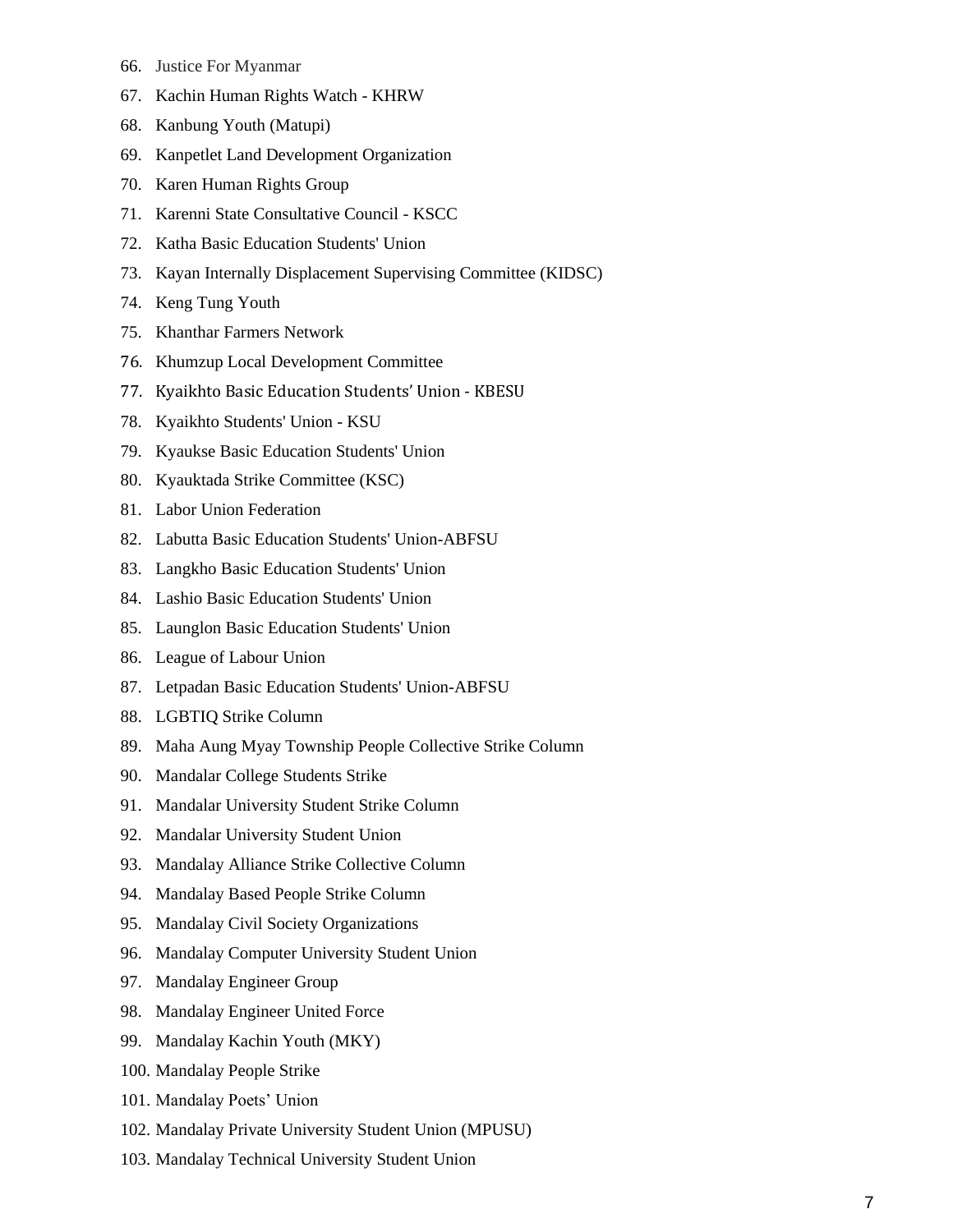- 104. Mandalay Technology University (MTU) Students Union
- 105. Mandalay Universities, Degree and College Teachers and Staffs Strike
- 106. Mandalay University Alumni Strike
- 107. Mandalay University of Foreign Languages Students Union
- 108. Mandalay University Student Alumni Union
- 109. Mandalay Wholesale Strike Column
- 110. Mandalay Women Strike
- 111. Mandalay Youth Strike Column
- 112. Matu Forum Committee
- 113. Matu Women Association
- 114. Mawkmai Basic Education Students' Union
- 115. Mawlamyine Basic Education Students' Union
- 116. Medical Family Mandalay (MFM)
- 117. Medical University (Mandalay) Student Union
- 118. Meikhtila Basic Education Students' Union-ABFSU
- 119. Midwives Training School (Mandalay) Student Union
- 120. MIIT Student Strike Column
- 121. Minbu Basic Education Students' Union-ABFSU
- 122. Minority Affairs Institute MAI (Myanmar)
- 123. Mogaung Basic Education Students' Union
- 124. Mohnyin Basic Education Students' Union
- 125. Monywa Basic Education Students' Union ABFSU
- 126. MRJ (Maraja)
- 127. Mudon Basic Education Students' Union
- 128. Muslim Youth Network
- 129. Muslim Youth Union
- 130. Muslim Youths Association
- 131. Mya Taung Strike Column
- 132. [Myanmar Alliance for Transparency and Accountability -](https://www.facebook.com/MATANRGMYANMAR/) MATA
- 133. Myanmar CDM Association
- 134. Myanmar Information Technology University (Mandalay) Student Union
- 135. Myanmar Institute of Information and Technology (Mandalay) Students Union
- 136. Myanmar People Alliance (Shan State)
- 137. Myanmar Railway, Region (3) CDM Strike Column
- 138. Myanmar Scout Network MSN
- 139. Myanmar Secret Informations MSI
- 140. National University of Arts and Culture (Mandalay) Students Union
- 141. National Youth League for Politics and Leadership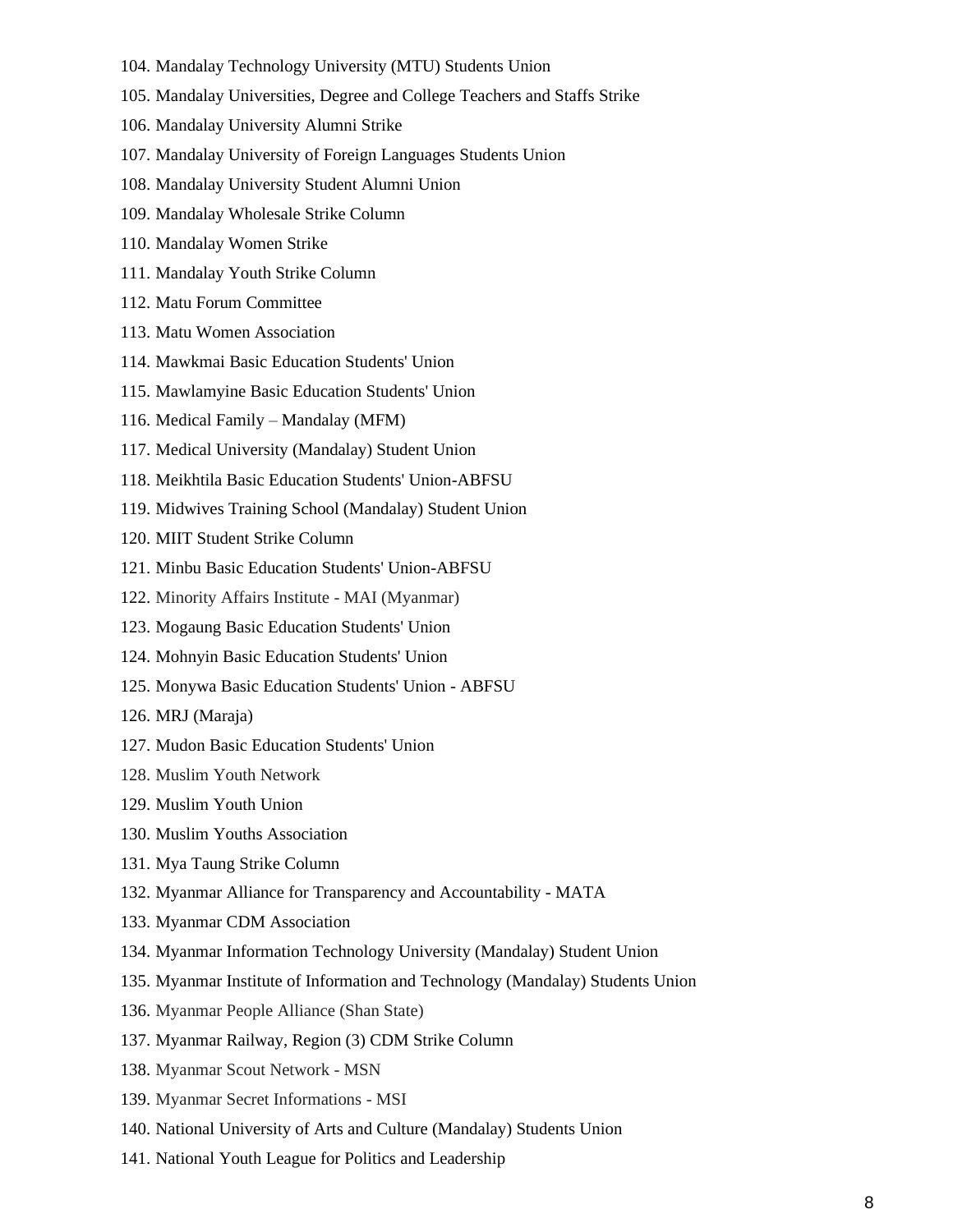- 142. No (12) Basic Education Middle School Student Union
- 143. No (7) Basic Education High School Alumni Strike
- 144. No 7 State High School Alumni Strike Column
- 145. No.12 Basic Education Middle School (High Branch) Basic Education Students' Union
- 146. Northern Spectrum Youth Association
- 147. NRFF New Rehmonnya Federated Force
- 148. Nursing Training School Students Union (Mandalay)
- 149. Nursing University (Mandalay) Student Union
- 150. Nyaunglebin Basic Education Students' Union
- 151. Open Development Foundation
- 152. Padaung Basic Education Students' Union-ABFSU
- 153. Pan Pa Wash People Strike Column
- 154. Paramedical Technical University (Mandalay) Student Union
- 155. PDG-People Discussion Groups
- 156. PEC Private School Basic Education Students' Union
- 157. Pharmacy University (Mandalay) Student Union
- 158. Phayagye Peace Strike Column
- 159. Private Pre- school Teachers Association
- 160. Progressive Voice
- 161. Pyay Basic Education Students' Union-ABFSU
- 162. Pyay Underground News (PUGN)
- 163. Pyi Gyi Ta Gon Strike
- 164. Pyin Nyar Nan Daw Private School Basic Education Students' Union
- 165. Pyin Oo Lwin Basic Education Students' Union
- 166. Pyinmana Basic Education Students' Union-ABFSU
- 167. Representing The Arrested People Strike
- 168. Sangha Samaga Strike Column
- 169. Sangha Union Strike Group
- 170. Save and Care Organization for Women at Ethnic Border Areas
- 171. Second Tap Root Org
- 172. Second Tap Root Organization
- 173. Sein Pan Strike
- 174. Shan MATA
- 175. Shan Women Development Network
- 176. Shwechinthae Farmers Network
- 177. Sintgaing Basic Education Students' Union
- 178. Sitt Nyein Pann Foundation
- 179. Solidarity of Trade Union Myanmar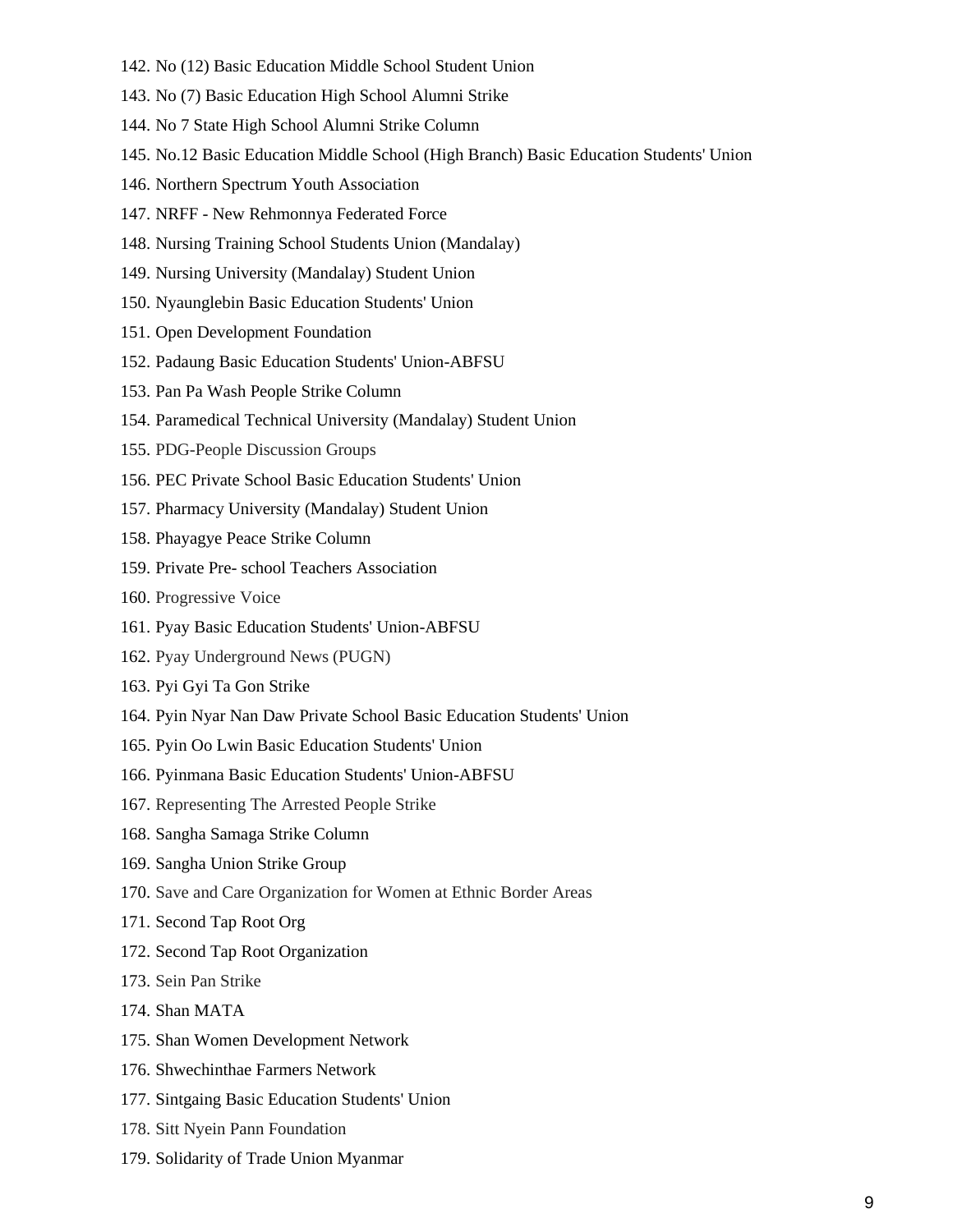- 180. Southern Youth Development Organization
- 181. Southern Youth Development Organization
- 182. Spring Revolution Interfaith Network-SRIN
- 183. Spring Revolution Myanmar Muslim Network (SRMMN)
- 184. Strike Column of Representatives of Arbitrarily Arrested People
- 185. Strike Column of Teachers from Universities and Degree Colleges of Mandalay
- 186. Student Union of Mandalay University of Foreign Language
- 187. Ta'ang Women's Organization
- 188. Taekwando Sport Association
- 189. Taekwondo Federation
- 190. Tampawadi People Strike
- 191. Tanintharyi Nationalities Congress
- 192. Taunggyi Basic Education Students' Union
- 193. Technological University (Yadanabon Cyber City) Students Union
- 194. Technological University Mandalay (TUM) Students Union
- 195. Tgi Anti-Coup Team
- 196. Tha Pyay Nyo Newsletter
- 197. Thaton Basic Education Students' Union
- 198. Traditional Medicine (Mandalay) Student Union
- 199. Twitter Team for Revolution
- 200. Uakthon Local Social Development Organization
- 201. Union of Karenni State Youth UKSY
- 202. University Muslim Students Network Myanmar
- 203. University of Computer Studies (Mandalay) Students' Union
- 204. University of Dental Medicine (Mandalay) Students Union
- 205. University of Dentistry (Mandalay) Student Union)
- 206. University of Medical Technology (Mandalay) Students Union
- 207. University of Medicine (Mandalay) Students Union
- 208. University of Nursing (Mandalay) Students Union
- 209. University of Pharmacy (Mandalay) Students Union
- 210. University of Traditional Medicine (Mandalay) Students Union
- 211. University Students' Union Alumni Force (USUAF)
- 212. VEC Private School Basic Education Students' Union
- 213. Wetlet Basic Education Students' Union-ABFSU
- 214. Winemaw Civil Society Network
- 215. Women Alliance Burma (WAB) အမျိုးသမီးမဟာမိတ်အင်အားစု
- 216. Women Development Society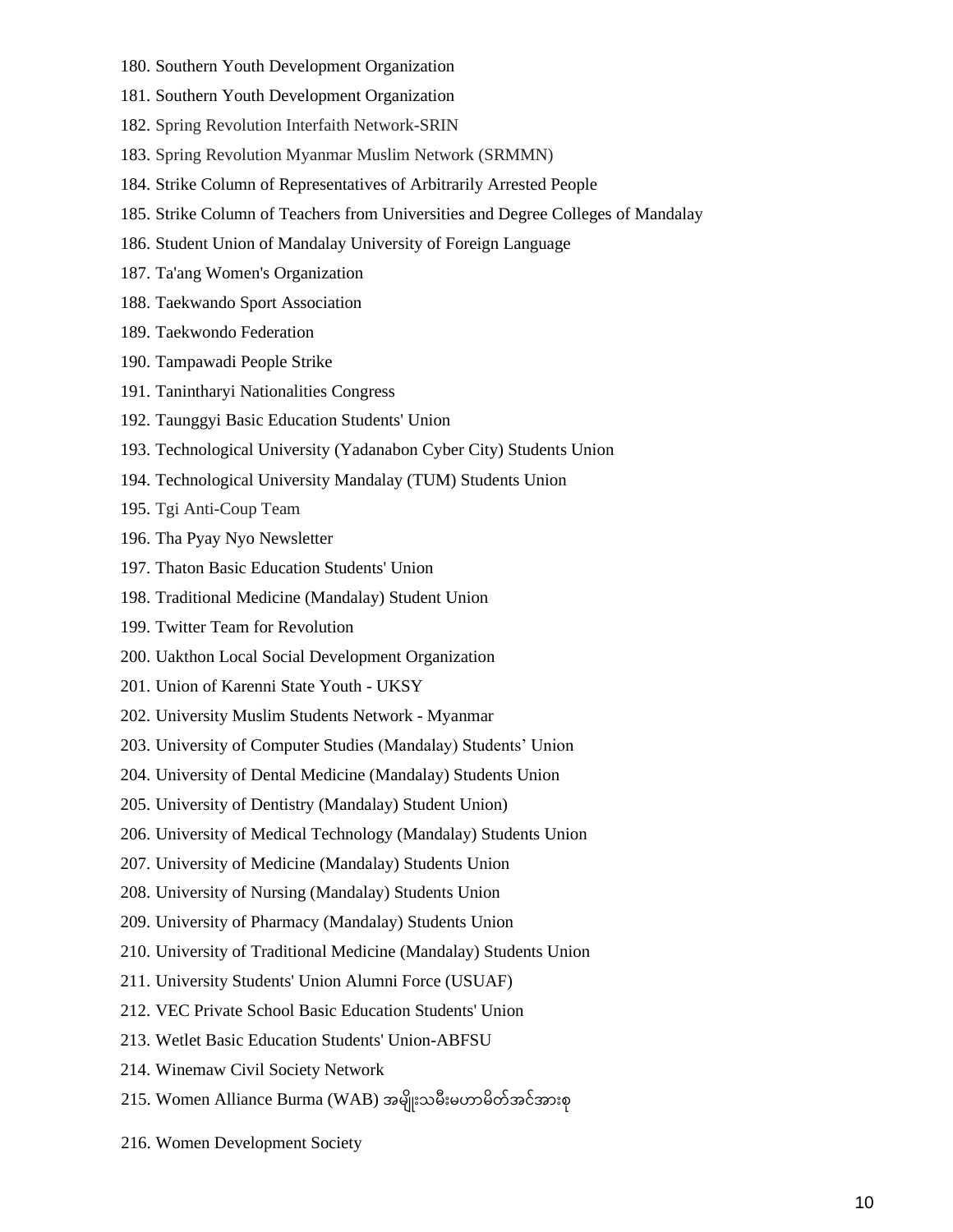- 217. Women's Peace Network
- 218. Wundwin Basic Education Students' Union-ABFSU
- 219. Yadanabon University Students Union
- 220. Yangon Medical Network
- 221. Yangon Revolution Force YRF (Strike)
- 222. Yedashe Basic Education Students' Union-ABFSU
- 223. Youth Development Institute (YDI)
- 224. Youth Network Tanintharyi
- 225. Youth Poet Union
- 226. Zabuthiri Basic Education Students' Union-ABFSU

227. နယ်စပ်ဒေသရောက်တိုင်းရင်းသူအမျိုးသမီးများကယ်ဆယ်စောင့်ရှောက်ရေး (scoewba)

### ❖ **Netherlands**

1. Support Group for Democracy in Myanmar (The Netherlands)

### ❖ **New Zealand**

- 1. 8888 Generation (New Zealand)
- 2. Auckland Kachin Community Inc.
- 3. Auckland Zomi Community
- 4. Burmese Rohingya Welfare Organisation New Zealand
- 5. Chin Community of Auckland
- 6. Citizen of Burma Award- New Zealand
- 7. Federal Myanmar Benevolence Group (NZ)
- 8. Karenni Society New Zealand
- 9. Myanmar Engineers New Zealand
- 10. Myanmar Gonye (New Zealand)
- 11. Myanmar Students' Union in New Zealand
- 12. New Zealand Doctors for NUG
- 13. New Zealand Karen Association
- 14. New Zealand Zo Community Inc.
- 15. Overseas Mon Association. New Zealand
- 16. Pyithu Gonye (New Zealand)
- 17. Rohingya Welfare Organisation New Zealand
- 18. Rvwang Community Association New Zealand
- 19. Save Myanmar Fund (New Zealand)
- 20. Shan Community (New Zealand)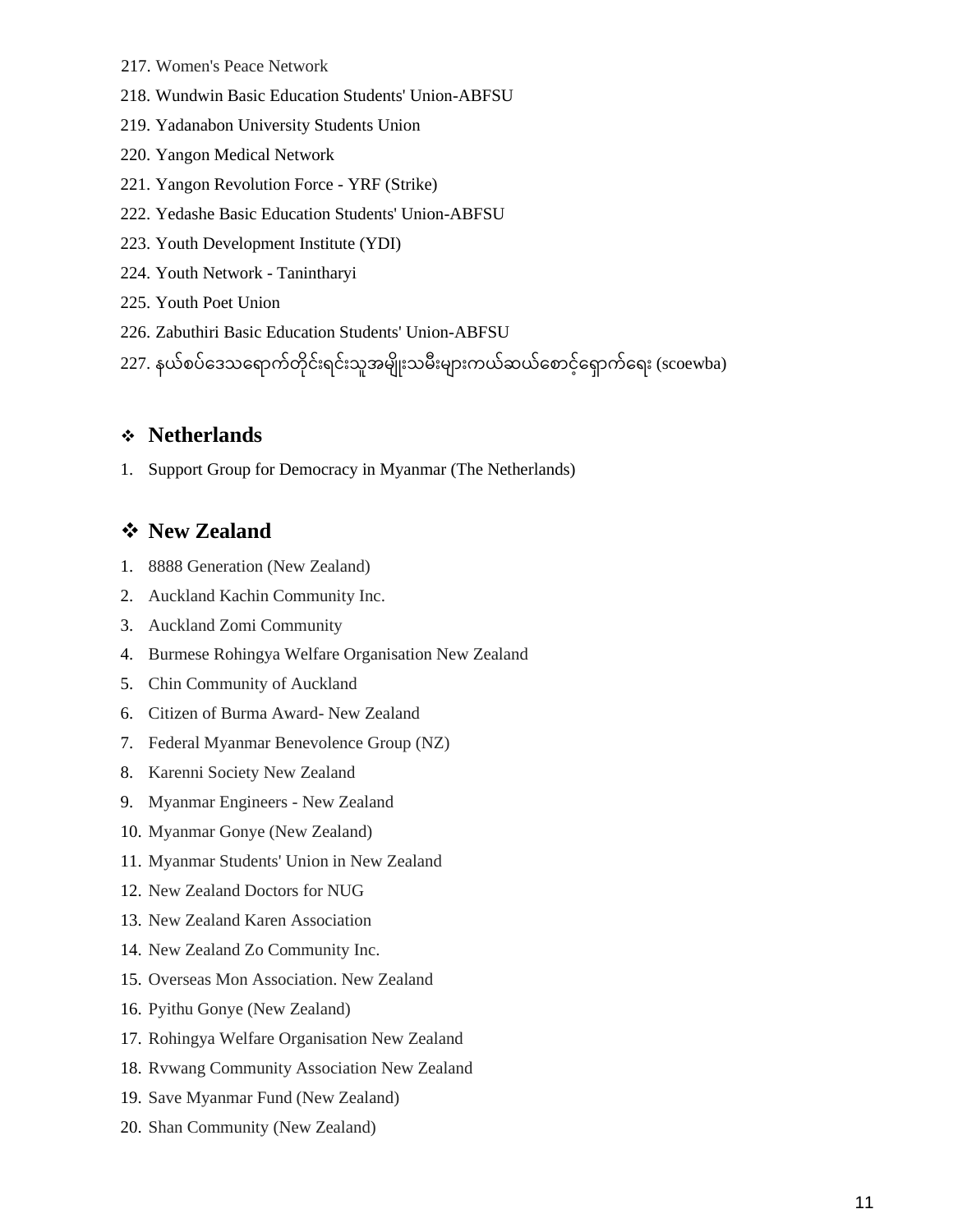## ❖ **Norway**

1. CRPH Support Group (Norway)

# ❖ **Philippines**

1. Initiatives for International Dialogue (IID)

# ❖ **South Korea**

- 1. Activists group for Human Rights 'BARAM'
- 2. Asian Dignity Initiative (ADI)
- 3. Caritas convent
- 4. Caritas Sister of Jesus
- 5. Congregazione delle Suore della Carità
- 6. Handmaids of the Sacred Heart of Jesus
- 7. Interreligious Climate and Ecology Network
- 8. JPIC subcommitte of The Association of Major Superiors of Women Religious in Korea
- 9. KOREA MYANMAR SOLIDARATY
- 10. Korean House for International Solidarity
- 11. People's Initiative for Development Alternatives
- 12. People's Solidarity for Participatory Democracy (PSPD)
- 13. Progressive 3.0
- 14. Salesian sisters (살레시오수녀회)
- 15. Salesian Sisters of St. Don Bosco
- 16. Sisters of NotreDame
- 17. Sisters of Our Lady of Perpetual Help(SOLPH)
- 18. Solidarity for Another World
- 19. The subcommitte of The Association of Major Superiors of Women Religious in Korea

# ❖ **Sweden**

- 1. Karen Swedish Community (KSC)
- 2. Sweden Myanmar Supporting Community

# ❖ **Taiwan**

1. Taiwan Alliance for Myanmar

# ❖ **Thailand**

- 1. ALTSEAN-Burma
- 2. ETIs Watch Coalition
- 3. ETOs Watch Coalition